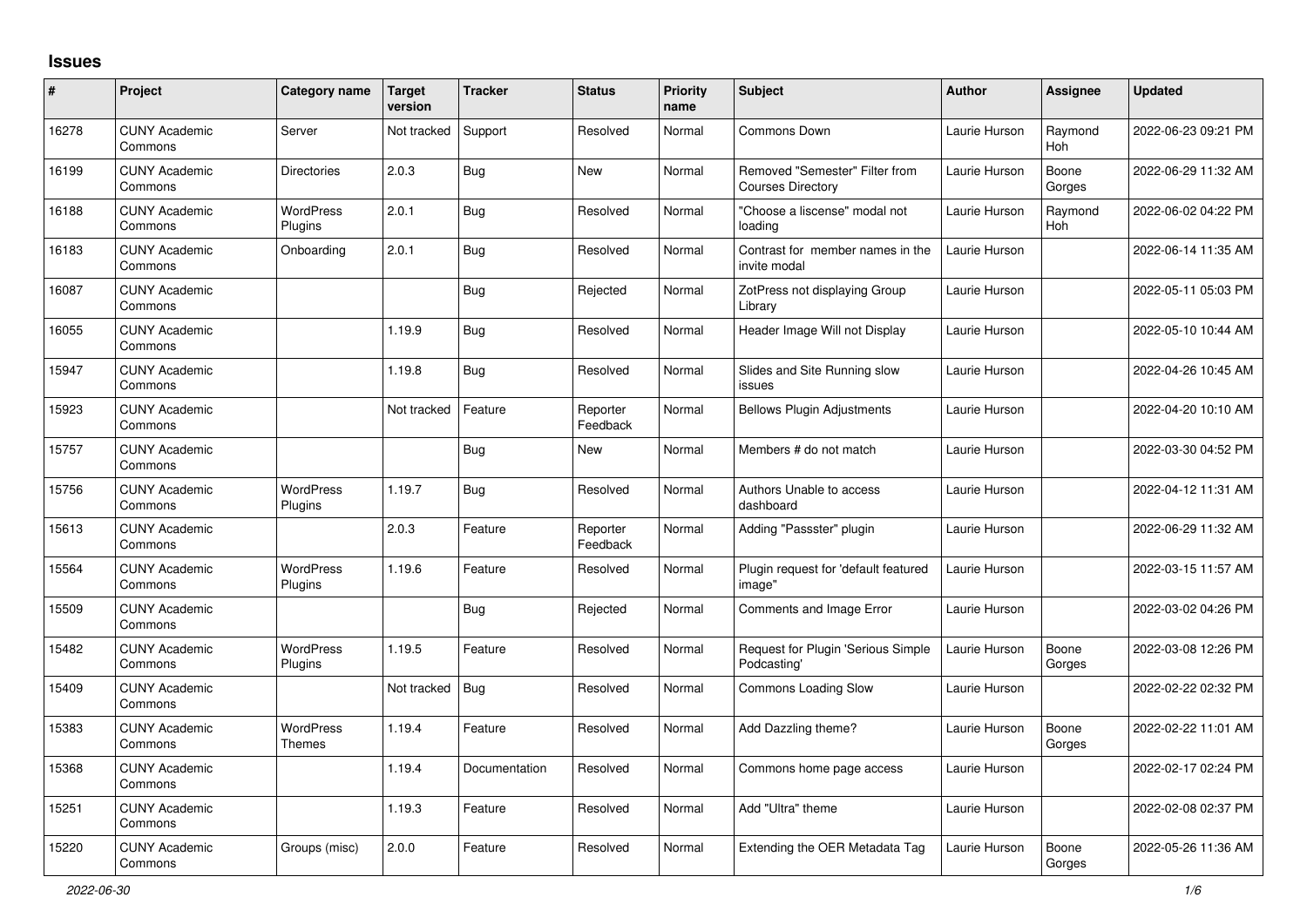| $\vert$ # | Project                         | Category name               | <b>Target</b><br>version | <b>Tracker</b> | <b>Status</b>        | <b>Priority</b><br>name | <b>Subject</b>                                                                             | Author        | <b>Assignee</b> | <b>Updated</b>      |
|-----------|---------------------------------|-----------------------------|--------------------------|----------------|----------------------|-------------------------|--------------------------------------------------------------------------------------------|---------------|-----------------|---------------------|
| 15219     | <b>CUNY Academic</b><br>Commons | Layout                      | 1.19.3                   | Bug            | Resolved             | Normal                  | Alignment with Rowling Theme                                                               | Laurie Hurson | Raymond<br>Hoh  | 2022-02-08 02:38 PM |
| 15176     | <b>CUNY Academic</b><br>Commons |                             | Not tracked              | Support        | Reporter<br>Feedback | Normal                  | Archiving Q Writing & Old<br>Wordpress Sites on the Commons                                | Laurie Hurson |                 | 2022-02-08 10:28 AM |
| 14940     | <b>CUNY Academic</b><br>Commons |                             |                          | Bug            | New                  | Normal                  | Discrepancy between Commons<br>profile "sites" and actual # of sites                       | Laurie Hurson |                 | 2021-11-08 11:09 AM |
| 14936     | <b>CUNY Academic</b><br>Commons |                             |                          | <b>Bug</b>     | New                  | Normal                  | Commons websites blocked by<br>SPS campus network                                          | Laurie Hurson |                 | 2021-11-03 03:57 PM |
| 14897     | <b>CUNY Academic</b><br>Commons | Courses                     | 1.19.0                   | Feature        | Resolved             | Normal                  | Adding "Instructor" field to indicate<br>which Admin is Instructor of a<br>"teaching" site | Laurie Hurson | Raymond<br>Hoh  | 2022-01-04 11:19 AM |
| 14878     | <b>CUNY Academic</b><br>Commons |                             |                          | Feature        | Rejected             | Normal                  | Bulk delete forum replies                                                                  | Laurie Hurson | Raymond<br>Hoh  | 2022-04-28 11:35 AM |
| 14791     | <b>CUNY Academic</b><br>Commons |                             | Not tracked              | <b>Bug</b>     | Resolved             | Normal                  | Default author on conference<br>template                                                   | Laurie Hurson |                 | 2021-09-21 11:07 AM |
| 14787     | <b>CUNY Academic</b><br>Commons | Plugin Packages             | Future<br>release        | Feature        | New                  | Normal                  | Creating a "Design" plugin package                                                         | Laurie Hurson | scott voth      | 2022-04-27 04:56 PM |
| 14786     | <b>CUNY Academic</b><br>Commons | Groups (misc)               | 1.19.0                   | Feature        | Resolved             | Normal                  | Adding "class project" purpose                                                             | Laurie Hurson | Boone<br>Gorges | 2022-01-04 11:20 AM |
| 14777     | <b>CUNY Academic</b><br>Commons | Courses                     | 1.19.0                   | Outreach       | Resolved             | Normal                  | Email to faculty who create course<br>groups and site                                      | Laurie Hurson |                 | 2022-01-04 11:24 AM |
| 14767     | <b>CUNY Academic</b><br>Commons | <b>WordPress</b><br>Plugins | Not tracked              | Support        | Resolved             | Normal                  | Kadence Block Plugin Icons not<br>working                                                  | Laurie Hurson |                 | 2022-04-27 04:31 PM |
| 14726     | <b>CUNY Academic</b><br>Commons |                             | Not tracked              | Bug            | Resolved             | Normal                  | Group not letting me connect to<br>already existing site                                   | Laurie Hurson | Jeremy Felt     | 2021-09-10 10:08 AM |
| 14538     | <b>CUNY Academic</b><br>Commons |                             | Not tracked              | Support        | Reporter<br>Feedback | Normal                  | <b>Weebly To Commons</b>                                                                   | Laurie Hurson |                 | 2021-09-14 10:47 AM |
| 14504     | <b>CUNY Academic</b><br>Commons |                             | Not tracked              | Publicity      | Reporter<br>Feedback | Normal                  | Adding showcases to home page<br>menu                                                      | Laurie Hurson | Boone<br>Gorges | 2022-01-19 03:26 PM |
| 14475     | <b>CUNY Academic</b><br>Commons |                             | Not tracked              | Publicity      | New                  | Normal                  | OER Showcase Page                                                                          | Laurie Hurson | Laurie Hurson   | 2021-09-14 10:46 AM |
| 14457     | <b>CUNY Academic</b><br>Commons | Courses                     | 1.19.0                   | Feature        | Resolved             | Normal                  | Toggle for Public Sites in Course<br>Directory                                             | Laurie Hurson | Boone<br>Gorges | 2022-01-04 11:16 AM |
| 14451     | <b>CUNY Academic</b><br>Commons | Blogs<br>(BuddyPress)       | 1.18.10                  | Bug            | Resolved             | Normal                  | Search filtering not working<br>correctly                                                  | Laurie Hurson | Boone<br>Gorges | 2021-05-12 03:24 PM |
| 14439     | <b>CUNY Academic</b><br>Commons | Spam/Spam<br>Prevention     | 2.0.2                    | Support        | Resolved             | Normal                  | Aprroved comments held for<br>moderation                                                   | Laurie Hurson | Raymond<br>Hoh  | 2022-06-28 09:18 PM |
| 14380     | <b>CUNY Academic</b><br>Commons |                             | 1.18.10                  | Feature        | Resolved             | Normal                  | SPLOT Site for User stories                                                                | Laurie Hurson |                 | 2021-05-11 11:37 AM |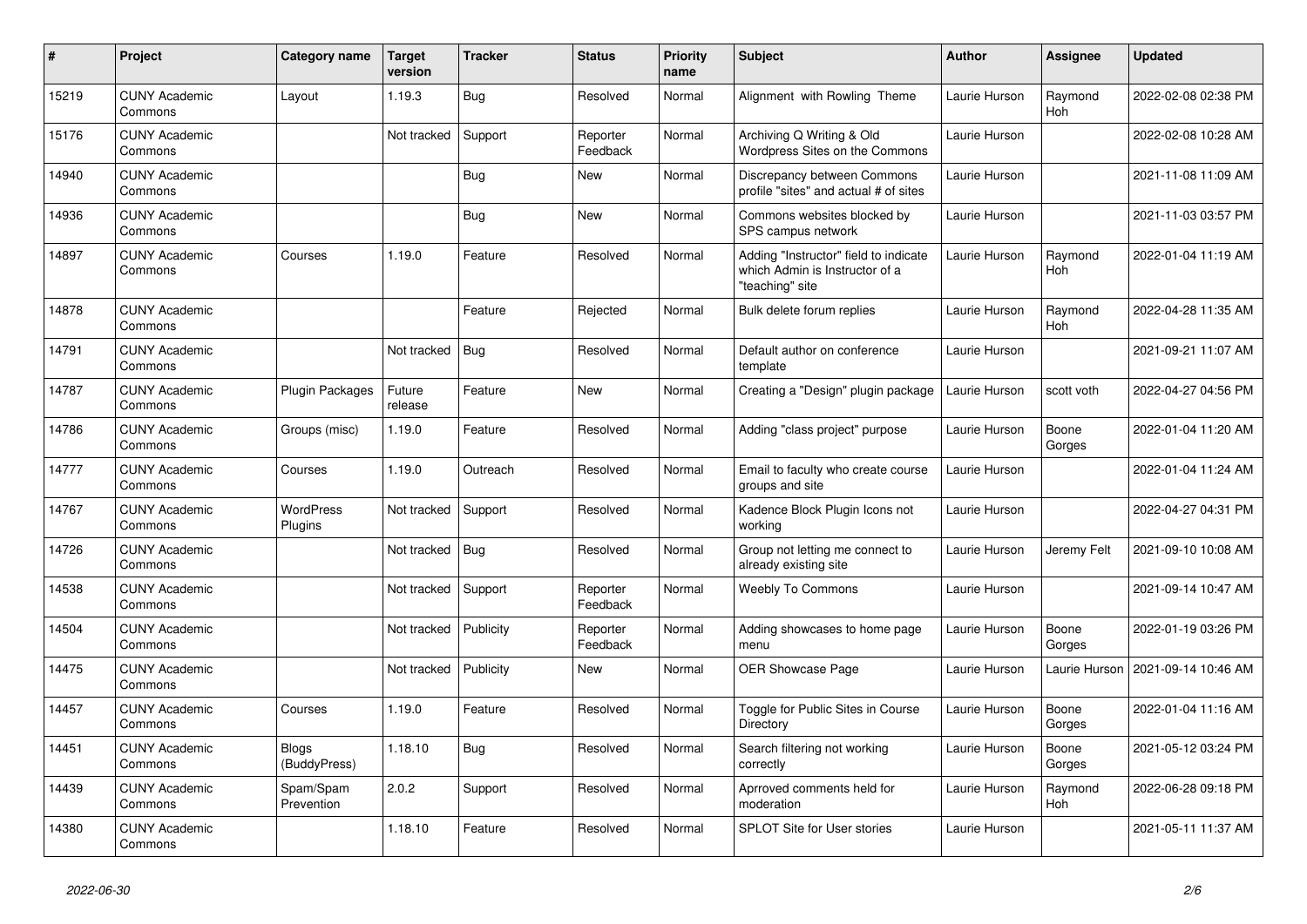| $\sharp$ | Project                         | Category name              | <b>Target</b><br>version | <b>Tracker</b> | <b>Status</b> | <b>Priority</b><br>name | <b>Subject</b>                                      | <b>Author</b> | Assignee          | <b>Updated</b>      |
|----------|---------------------------------|----------------------------|--------------------------|----------------|---------------|-------------------------|-----------------------------------------------------|---------------|-------------------|---------------------|
| 14287    | <b>CUNY Academic</b><br>Commons |                            | 1.18.8                   | Feature        | Resolved      | Normal                  | Add Eventbrite Plugin                               | Laurie Hurson |                   | 2021-04-13 11:21 AM |
| 14266    | <b>CUNY Academic</b><br>Commons |                            | Not tracked              | <b>Bug</b>     | Resolved      | Normal                  | Jquery Emails?                                      | Laurie Hurson |                   | 2021-09-14 10:43 AM |
| 14249    | <b>CUNY Academic</b><br>Commons |                            | Not tracked              | <b>Bug</b>     | Resolved      | Normal                  | Loom Embed Issue                                    | Laurie Hurson |                   | 2021-04-13 11:07 AM |
| 14227    | <b>CUNY Academic</b><br>Commons |                            |                          | Bug            | Rejected      | Normal                  | Missing Appearance section of<br>Dashboard          | Laurie Hurson |                   | 2021-03-24 04:08 PM |
| 14208    | <b>CUNY Academic</b><br>Commons |                            |                          | Feature        | Resolved      | Normal                  | Loom Videos                                         | Laurie Hurson |                   | 2021-03-23 02:25 PM |
| 14179    | <b>CUNY Academic</b><br>Commons | Home Page                  | 1.19.0                   | Feature        | Resolved      | Normal                  | Featured Sites and Groups for<br>Home Page Redesign | Laurie Hurson | Colin<br>McDonald | 2022-01-04 12:03 PM |
| 14170    | <b>CUNY Academic</b><br>Commons | Courses                    | 1.19.0                   | Feature        | Resolved      | Normal                  | Collecting OER Metadata                             | Laurie Hurson | Boone<br>Gorges   | 2022-01-04 12:02 PM |
| 14115    | <b>CUNY Academic</b><br>Commons | Shortcodes and<br>embeds   | 1.18.6                   | Feature        | Resolved      | Normal                  | Add Twine Embed Plugin                              | Laurie Hurson | Boone<br>Gorges   | 2021-03-11 10:53 AM |
| 14095    | <b>CUNY Academic</b><br>Commons |                            | 1.18.7                   | Bug            | Resolved      | Normal                  | Ensemble Plugin not updating URL                    | Laurie Hurson | Boone<br>Gorges   | 2021-03-23 11:43 AM |
| 14051    | <b>CUNY Academic</b><br>Commons | Courses                    | Not tracked              | Bug            | Resolved      | Normal                  | Updating Instructor on Course<br>Directory Listing  | Laurie Hurson | Boone<br>Gorges   | 2021-03-05 12:56 PM |
| 14018    | <b>CUNY Academic</b><br>Commons | Group Forums               | 1.18.7                   | Feature        | Resolved      | Normal                  | Forum design improvements                           | Laurie Hurson | Boone<br>Gorges   | 2021-03-23 11:43 AM |
| 13915    | <b>CUNY Academic</b><br>Commons |                            |                          | Support        | Resolved      | Normal                  | Writing in Markdown Question                        | Laurie Hurson |                   | 2021-02-23 10:46 AM |
| 13857    | <b>CUNY Academic</b><br>Commons |                            |                          | Publicity      | Resolved      | Normal                  | Student Numbers for Annual Report   Laurie Hurson   |               |                   | 2021-01-24 01:04 PM |
| 13706    | <b>CUNY Academic</b><br>Commons |                            | 1.18.1                   | Feature        | Resolved      | Normal                  | Github embed                                        | Laurie Hurson |                   | 2020-12-22 03:39 PM |
| 13678    | <b>CUNY Academic</b><br>Commons | <b>WordPress</b><br>Themes | 1.18.1                   | Feature        | Resolved      | Normal                  | Theme request                                       | Laurie Hurson |                   | 2020-12-22 03:38 PM |
| 13650    | <b>CUNY Academic</b><br>Commons | Group Library              | Future<br>release        | Feature        | New           | Normal                  | Forum Attachments in Group<br>Library               | Laurie Hurson |                   | 2021-11-19 12:30 PM |
| 13632    | <b>CUNY Academic</b><br>Commons |                            | Not tracked              | <b>Bug</b>     | Resolved      | Normal                  | Deleting Files in Group Library                     | Laurie Hurson |                   | 2021-09-14 10:41 AM |
| 13578    | <b>CUNY Academic</b><br>Commons |                            | 1.17.8                   | Support        | Resolved      | Normal                  | ODP File type upload                                | Laurie Hurson |                   | 2020-11-17 09:52 AM |
| 13068    | <b>CUNY Academic</b><br>Commons | Courses                    | 1.17.2                   | <b>Bug</b>     | Resolved      | Normal                  | Deleted groups appearing in<br>courses list         | Laurie Hurson | Boone<br>Gorges   | 2020-08-25 11:27 AM |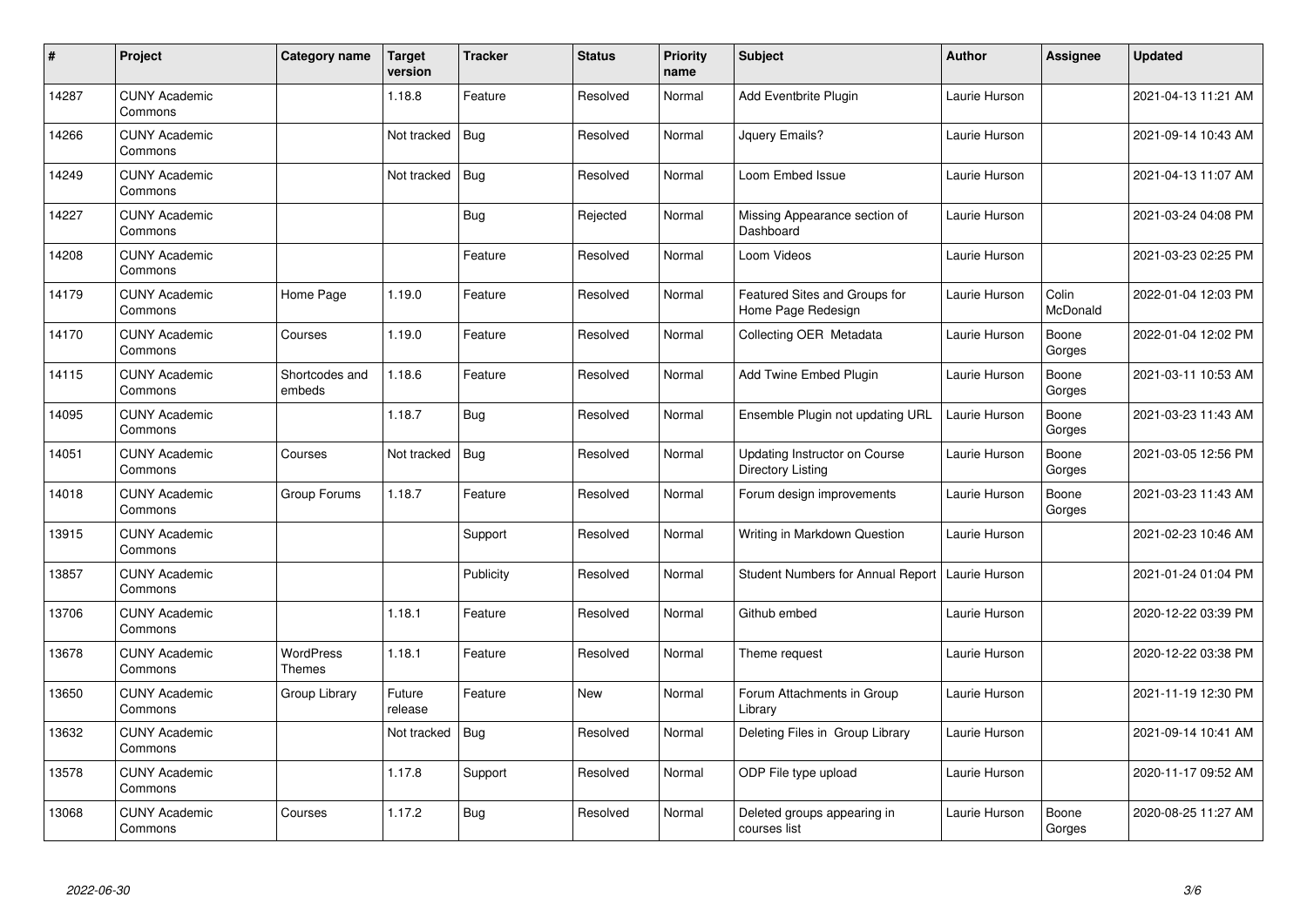| #     | Project                         | Category name                | Target<br>version | <b>Tracker</b> | <b>Status</b>        | <b>Priority</b><br>name | <b>Subject</b>                                                            | <b>Author</b> | <b>Assignee</b>       | <b>Updated</b>      |
|-------|---------------------------------|------------------------------|-------------------|----------------|----------------------|-------------------------|---------------------------------------------------------------------------|---------------|-----------------------|---------------------|
| 12519 | <b>CUNY Academic</b><br>Commons | <b>User Experience</b>       | 1.16.8            | <b>Bug</b>     | Resolved             | Normal                  | Registration and Home Page links<br>on Mobile                             | Laurie Hurson | Raymond<br>Hoh        | 2020-03-17 05:03 PM |
| 12484 | <b>CUNY Academic</b><br>Commons |                              | Not tracked       | Support        | Reporter<br>Feedback | Normal                  | Sign up Code for COIL Course<br>starting in March                         | Laurie Hurson | <b>Matt Gold</b>      | 2020-03-02 02:26 PM |
| 12448 | <b>CUNY Academic</b><br>Commons | Courses                      | 1.17.0            | <b>Bug</b>     | Resolved             | Normal                  | Course metadata should update on<br>site/group metadata update            | Laurie Hurson | Boone<br>Gorges       | 2020-07-15 12:09 PM |
| 12447 | <b>CUNY Academic</b><br>Commons | Courses                      | 1.18.0            | Feature        | Resolved             | Normal                  | Tallying Forum Participation                                              | Laurie Hurson | Raymond<br><b>Hoh</b> | 2020-12-08 11:32 AM |
| 12446 | <b>CUNY Academic</b><br>Commons | Groups (misc)                | Future<br>release | Feature        | Reporter<br>Feedback | Normal                  | Toggle default site to group forum<br>posting                             | Laurie Hurson | Laurie Hurson         | 2020-03-10 11:57 AM |
| 12438 | <b>CUNY Academic</b><br>Commons | Courses                      | Not tracked       | <b>Bug</b>     | <b>New</b>           | Normal                  | Site appearing twice                                                      | Laurie Hurson | Boone<br>Gorges       | 2020-02-18 01:34 PM |
| 12391 | <b>CUNY Academic</b><br>Commons | <b>WordPress</b><br>Themes   | 1.16.5            | Feature        | Resolved             | Normal                  | Theme request - Ocean WP                                                  | Laurie Hurson |                       | 2020-02-11 11:28 AM |
| 12340 | <b>CUNY Academic</b><br>Commons | <b>Blogs</b><br>(BuddyPress) | 1.16.7            | Feature        | Resolved             | Normal                  | Tweaking CC licensing on sites                                            | Laurie Hurson | Raymond<br><b>Hoh</b> | 2020-03-10 11:54 AM |
| 12328 | <b>CUNY Academic</b><br>Commons |                              | Not tracked       | Support        | New                  | Normal                  | Sign up Code for Non-CUNY<br>Faculty                                      | Laurie Hurson |                       | 2020-01-28 10:25 AM |
| 12278 | <b>CUNY Academic</b><br>Commons | <b>WordPress</b><br>(misc)   | 1.16.3            | Bug            | Resolved             | Normal                  | Cannot acces dashboard due to<br>'Critical Error"                         | Laurie Hurson | Raymond<br>Hoh        | 2020-01-10 02:04 PM |
| 12275 | <b>CUNY Academic</b><br>Commons | <b>BuddyPress</b><br>(misc)  | Not tracked       | <b>Bug</b>     | Resolved             | Normal                  | Error in Members Directory                                                | Laurie Hurson | Boone<br>Gorges       | 2020-01-09 02:40 PM |
| 12183 | <b>CUNY Academic</b><br>Commons |                              | 1.16.1            | <b>Bug</b>     | Resolved             | Normal                  | User cannot access their sites                                            | Laurie Hurson | Boone<br>Gorges       | 2019-12-05 11:04 AM |
| 12140 | <b>CUNY Academic</b><br>Commons | Accessibility                | 1.17.0            | Bug            | Resolved             | Normal                  | Fixing Size/Contrast of "Recently<br><b>Active Text"</b>                  | Laurie Hurson | Boone<br>Gorges       | 2020-07-14 12:22 PM |
| 12139 | <b>CUNY Academic</b><br>Commons |                              | 1.16.5            | Feature        | Resolved             | Normal                  | <b>Addressing Redundant Links</b><br><b>Accessibility Issue</b>           | Laurie Hurson | Boone<br>Gorges       | 2020-02-11 10:57 AM |
| 12121 | <b>CUNY Academic</b><br>Commons | <b>WordPress</b><br>Plugins  | 2.0.3             | Feature        | Reporter<br>Feedback | Normal                  | Embedding H5P Iframes on<br>Commons Site                                  | Laurie Hurson | Boone<br>Gorges       | 2022-06-29 11:32 AM |
| 12023 | <b>CUNY Academic</b><br>Commons |                              | Not tracked       | Feature        | Rejected             | Normal                  | Surfacing Site Storage Capacity &<br>Use                                  | Laurie Hurson |                       | 2019-10-29 02:15 PM |
| 11937 | <b>CUNY Academic</b><br>Commons | Reckoning                    | 2.0.0             | Feature        | Resolved             | Normal                  | Integration between WP Grade<br>Comments and Reckoning                    | Laurie Hurson | Boone<br>Gorges       | 2022-05-26 11:36 AM |
| 11906 | <b>CUNY Academic</b><br>Commons |                              | 1.16.8            | Documentation  | Resolved             | Normal                  | Commons "Help" and Teaching Site<br>Overhaul                              | Laurie Hurson | Laurie Hurson         | 2020-03-10 02:16 PM |
| 11879 | <b>CUNY Academic</b><br>Commons |                              | Not tracked       | <b>Bug</b>     | <b>New</b>           | Normal                  | Hypothesis comments appearing on<br>multiple, different pdfs across blogs | Laurie Hurson | Laurie Hurson         | 2019-09-19 02:39 PM |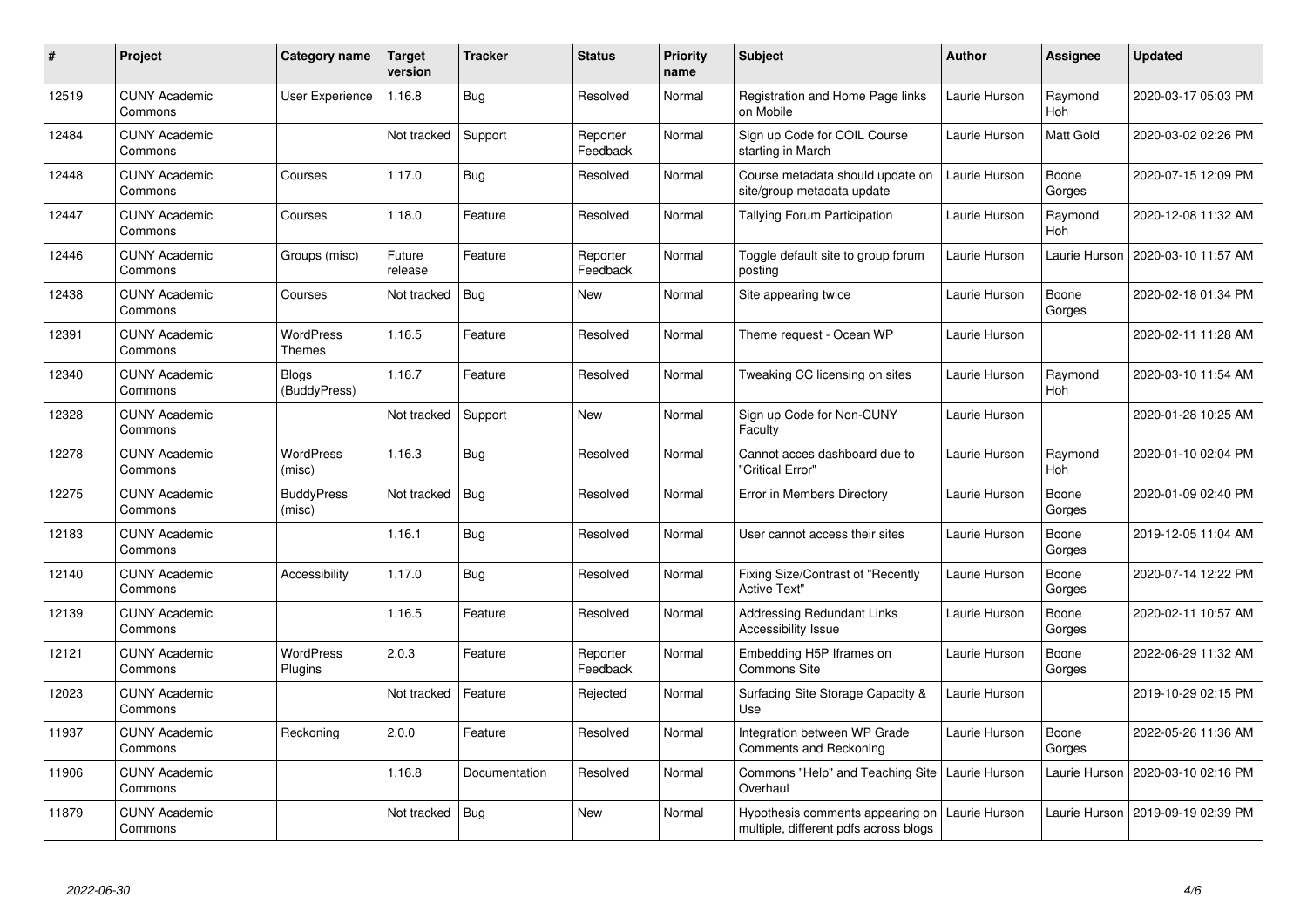| $\#$  | Project                         | Category name                | <b>Target</b><br>version | <b>Tracker</b> | <b>Status</b>        | <b>Priority</b><br>name | <b>Subject</b>                                                            | <b>Author</b> | <b>Assignee</b> | <b>Updated</b>      |
|-------|---------------------------------|------------------------------|--------------------------|----------------|----------------------|-------------------------|---------------------------------------------------------------------------|---------------|-----------------|---------------------|
| 11862 | <b>CUNY Academic</b><br>Commons | <b>WordPress</b><br>Plugins  | 1.16                     | Bug            | Resolved             | Normal                  | Testing WP Grade Comments for<br>inclusion on Commons                     | Laurie Hurson | Raymond<br>Hoh  | 2019-11-15 12:54 PM |
| 11843 | <b>CUNY Academic</b><br>Commons | <b>WordPress</b><br>(misc)   | Future<br>release        | Design/UX      | <b>New</b>           | Normal                  | Tweaking the Gutenberg Editor<br>Interface                                | Laurie Hurson |                 | 2022-04-26 12:00 PM |
| 11836 | <b>CUNY Academic</b><br>Commons | Onboarding                   | 1.15.9                   | Bug            | Resolved             | Normal                  | Invite and "Claim Key" Confusion                                          | Laurie Hurson |                 | 2019-09-10 02:34 PM |
| 11833 | <b>CUNY Academic</b><br>Commons |                              | 1.16                     | Feature        | Resolved             | Normal                  | CC Image Plugin                                                           | Laurie Hurson |                 | 2019-11-08 10:58 AM |
| 11821 | <b>CUNY Academic</b><br>Commons |                              | Not tracked              | Documentation  | Resolved             | Normal                  | Broken link on commons<br>documentation post                              | Laurie Hurson | scott voth      | 2019-09-04 03:54 PM |
| 11803 | <b>CUNY Academic</b><br>Commons | <b>WordPress</b><br>Plugins  | 1.15.9                   | Bug            | Resolved             | Normal                  | Settings > Writing Editor Switch<br>Error                                 | Laurie Hurson | Raymond<br>Hoh  | 2019-08-28 02:48 PM |
| 11789 | <b>CUNY Academic</b><br>Commons | Courses                      | Future<br>release        | Feature        | <b>New</b>           | Normal                  | Ability to remove item from Courses<br>list                               | Laurie Hurson | Sonja Leix      | 2019-09-24 12:28 PM |
| 11674 | <b>CUNY Academic</b><br>Commons | <b>WordPress</b><br>Themes   | Not tracked              | <b>Bug</b>     | Resolved             | Normal                  | Thematic theme: Remove/make<br>unavailable                                | Laurie Hurson |                 | 2019-07-30 06:01 PM |
| 11482 | <b>CUNY Academic</b><br>Commons |                              | Not tracked              | Bug            | Resolved             | Normal                  | Page Authors on Sites create with<br>template                             | Laurie Hurson |                 | 2020-01-27 03:11 PM |
| 11415 | <b>CUNY Academic</b><br>Commons | <b>WordPress</b><br>Plugins  | Not tracked              | Bug            | Reporter<br>Feedback | Normal                  | <b>Blog Subscriptions in Jetpack</b>                                      | Laurie Hurson |                 | 2019-05-14 10:34 AM |
| 11208 | <b>CUNY Academic</b><br>Commons |                              | Not tracked              | Support        | Resolved             | Normal                  | Password Protected Page Not<br>Working when page set to<br>page for posts | Laurie Hurson | scott voth      | 2019-03-27 03:08 PM |
| 11201 | <b>CUNY Academic</b><br>Commons | <b>WordPress</b><br>(misc)   | 1.16                     | Feature        | Resolved             | Normal                  | Add "Request to Join this Site"<br>button?                                | Laurie Hurson | Raymond<br>Hoh  | 2019-12-04 10:51 AM |
| 11200 | <b>CUNY Academic</b><br>Commons | Reckoning                    | 1.14.8                   | <b>Bug</b>     | Resolved             | Normal                  | User Summary (Reckoning plugin)<br>not linking to single user content     | Laurie Hurson |                 | 2019-10-04 02:31 PM |
| 11193 | <b>CUNY Academic</b><br>Commons | WordPress<br>(misc)          | 1.14.11                  | Support        | Resolved             | Normal                  | <b>Embedding StoryMaps JS</b>                                             | Laurie Hurson | Raymond<br>Hoh  | 2019-04-23 10:54 AM |
| 11131 | <b>CUNY Academic</b><br>Commons |                              | Future<br>release        | Feature        | Reporter<br>Feedback | Normal                  | <b>Image Annotation Plugins</b>                                           | Laurie Hurson |                 | 2019-02-26 11:33 AM |
| 11043 | <b>CUNY Academic</b><br>Commons | Courses                      | 1.14.6                   | <b>Bug</b>     | Resolved             | Normal                  | All Group Admins displaying as<br>"instructors" on Courses Tab            | Laurie Hurson | Boone<br>Gorges | 2019-02-05 02:06 PM |
| 11023 | <b>CUNY Academic</b><br>Commons | <b>Blogs</b><br>(BuddyPress) | 1.14.6                   | Bug            | Resolved             | Normal                  | <b>Teaching Template Sites: Posts</b><br>return 404 Error                 | Laurie Hurson |                 | 2019-01-28 01:18 PM |
| 10953 | <b>CUNY Academic</b><br>Commons |                              |                          | Documentation  | Resolved             | Normal                  | Help pages - Privacy                                                      | Laurie Hurson | scott voth      | 2019-01-14 05:32 PM |
| 10952 | <b>CUNY Academic</b><br>Commons | Group Blogs                  | 1.14.5                   | Bug            | Resolved             | Normal                  | Duplicate privacy options in<br>group-site creation                       | Laurie Hurson |                 | 2019-01-22 11:53 AM |